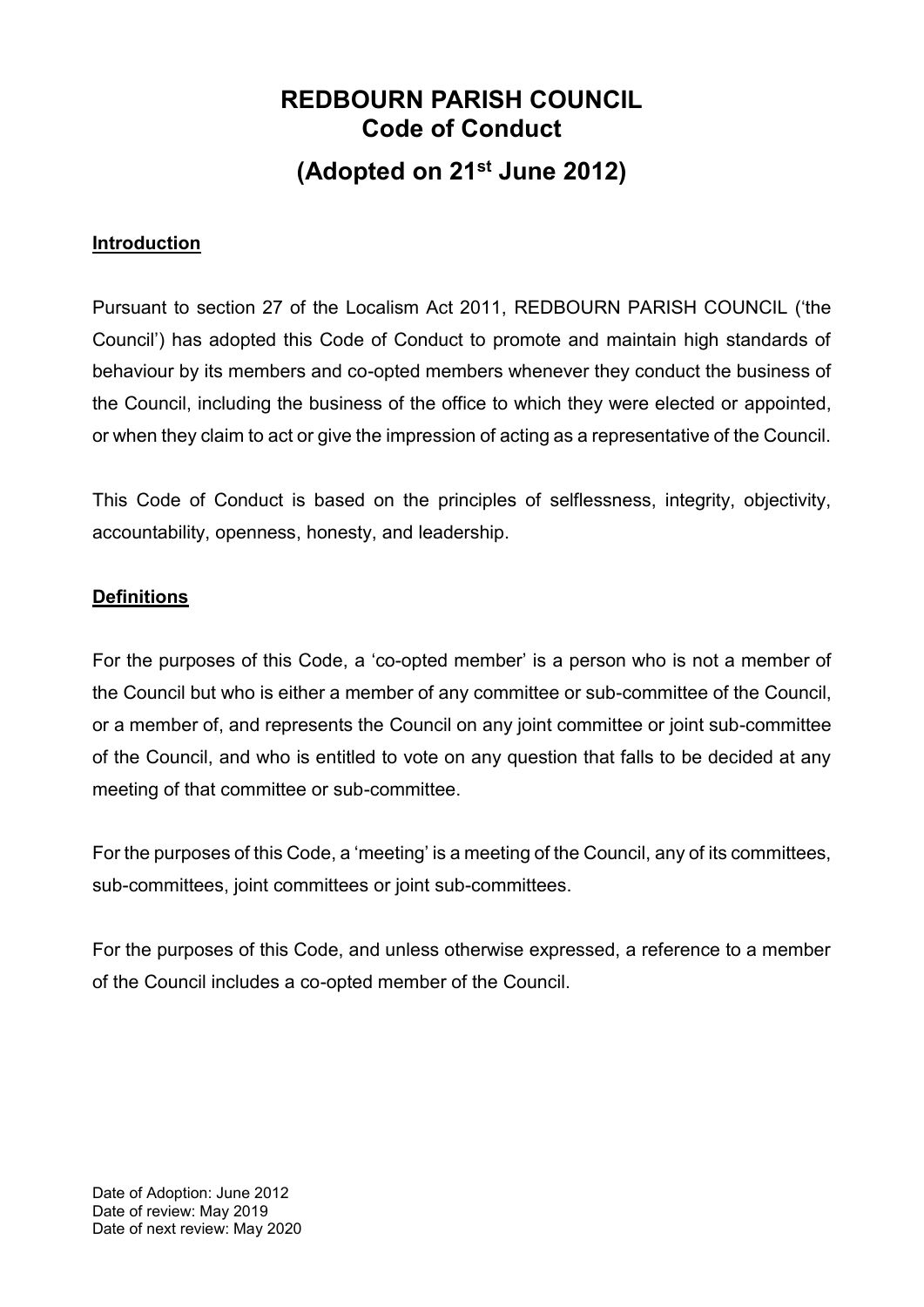Date of Adoption: June 2012 Date of review: May 2019 Date of next review: May 2020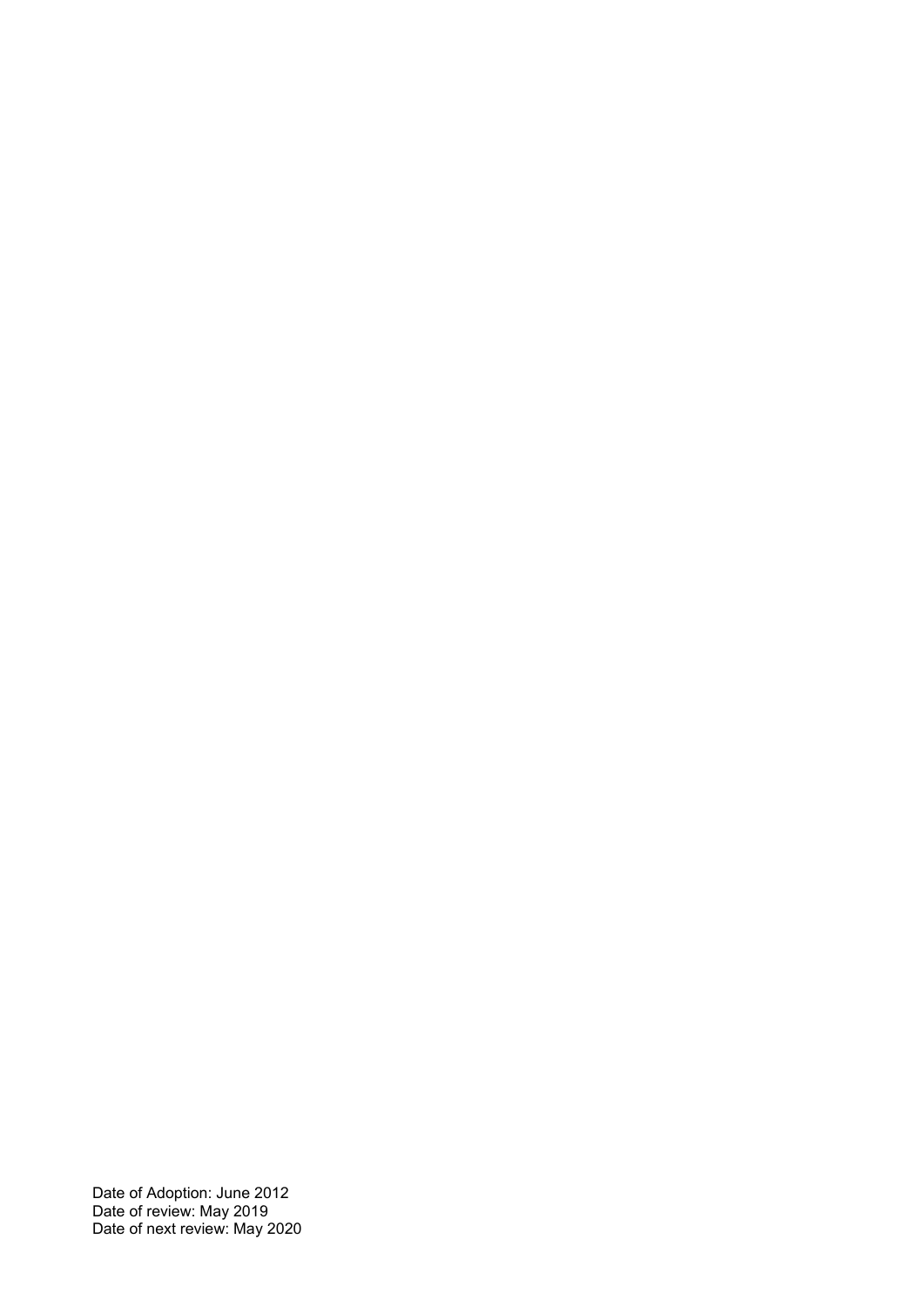### **Member obligations**

When a member of the Council acts, claims to act or gives the impression of acting as a representative of the Council, he/she has the following obligations.

- 1. He/she shall behave in such a way that a reasonable person would regard as respectful.
- 2. He/she shall not act in a way which a reasonable person would regard as bullying or intimidatory.
- 3. He/she shall not seek to improperly confer an advantage or disadvantage on any person.
- 4. He/she shall use the resources of the Council in accordance with its requirements.
- 5. He/she shall not disclose information which is confidential or where disclosure is prohibited by law.

#### *Registration of interests*

- 6. Within 28 days of this Code being adopted by the Council, or the member's election or the co-opted member's appointment (where that is later), he/she shall register with the Monitoring Officer the interests which fall within the categories set out in Appendices A and B.
- 7. Upon the re-election of a member or the re-appointment of a co-opted member, he/she shall within 28 days re-register with the Monitoring Officer any interests in Appendices A and B.
- 8. A member shall register with the Monitoring Officer any change to interests or new interests in Appendices A and B within 28 days of becoming aware of it.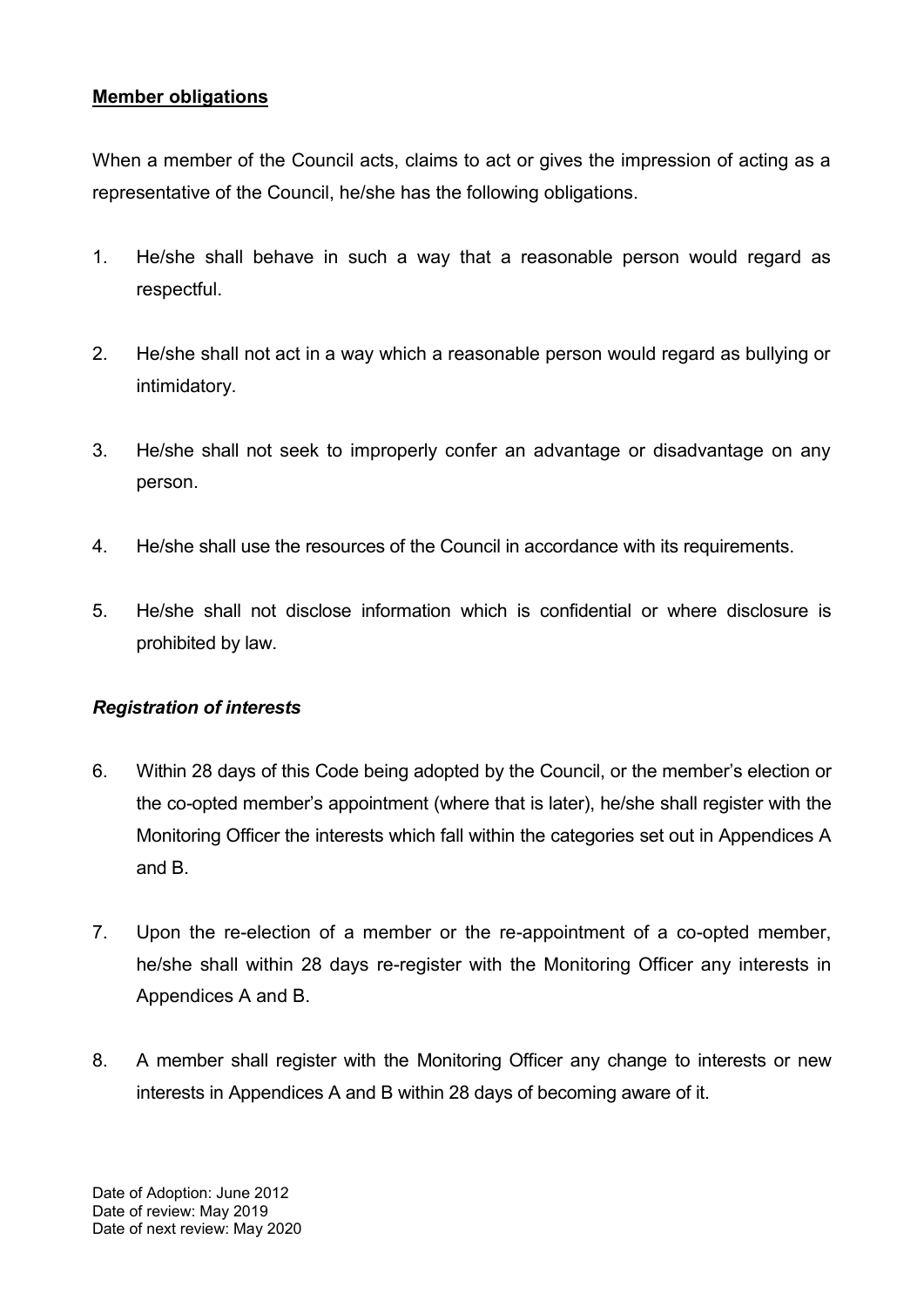9. A member need only declare the existence but not the details of any interest which the Monitoring Officer agrees is a 'sensitive interest'. A sensitive interest is one which, if disclosed on a public register, could lead the member or a person connected with the member to be subject to violence or intimidation.

## *Declaration of interests at meetings*

- 10. Where a matter arises at a meeting which relates to an interest in Appendix A the member shall not participate in a discussion or vote on the matter. He/she only has to declare what his/her interest is if it is not already entered in the member's register of interests or if he/she has not notified the Monitoring Officer of it.
- 11. Where a matter arises at a meeting which relates to an interest in Appendix A which is a sensitive interest, the member shall not participate in a discussion or vote on the matter. If it is a sensitive interest which has not already been disclosed to the Monitoring Officer, the member shall disclose he/she has an interest but not the nature of it.
- 12. Where a matter arises at a meeting which relates to an interest in Appendix B, the member shall not vote on the matter. He/she may speak on the matter only if members of the public are also allowed to speak at the meeting.
- 13. A member only has to declare his/her interest in Appendix B if it is not already entered in his/her register of interests or he/she has not notified the Monitoring Officer of it or if he/she speaks on the matter. If he/she holds an interest in Appendix B which is a sensitive interest not already disclosed to the Monitoring Officer, he/she shall declare the interest but not the nature of the interest.
- 14. Where a matter arises at a meeting which relates to a financial interest of a friend, relative or close associate (other than an interest in Appendix A), the member shall disclose the nature of the interest and not vote on the matter. He/she may speak on the matter only if members of the public are also allowed to speak at the meeting. If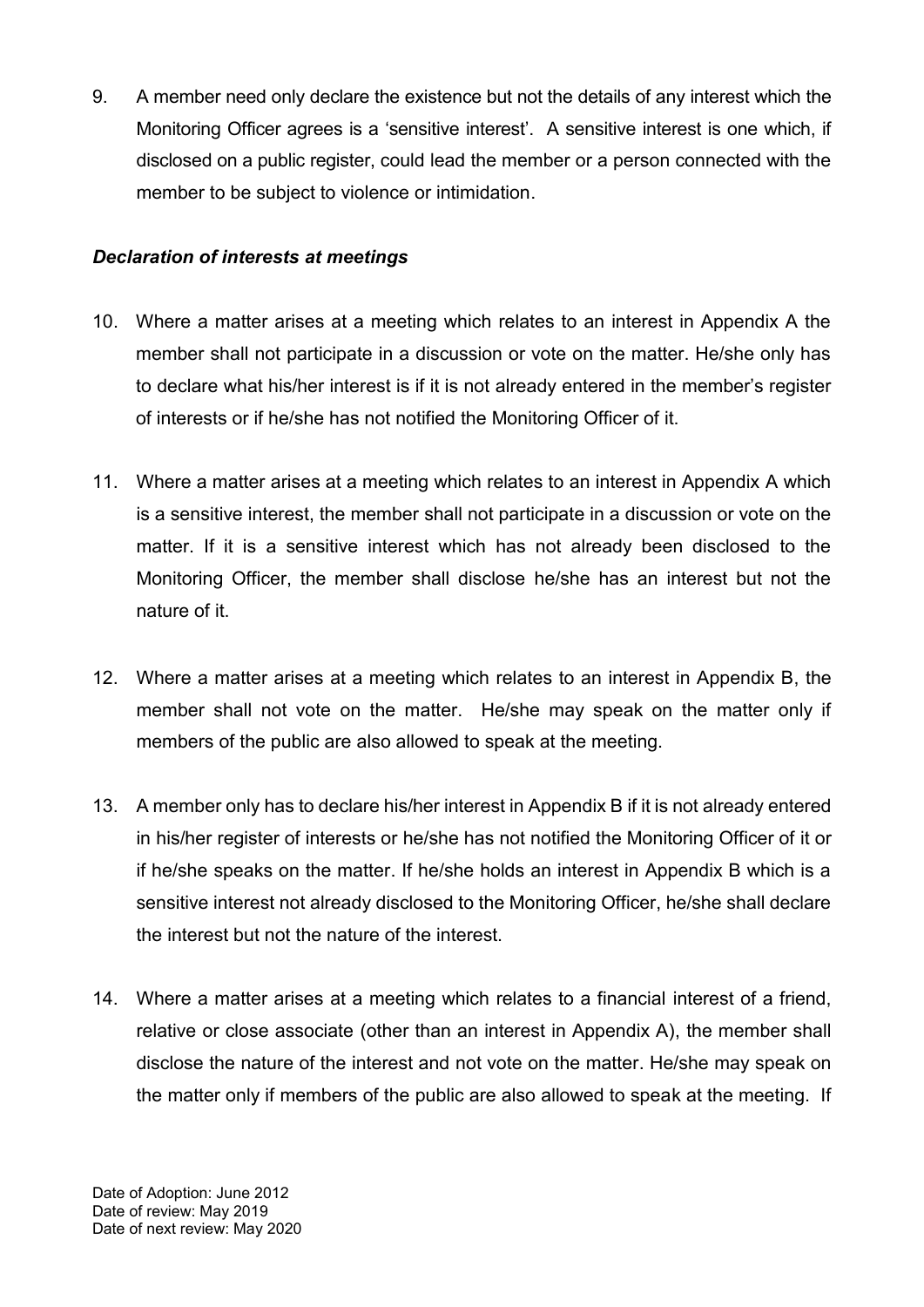it is a 'sensitive interest' the member shall declare the interest but not the nature of the interest.

## **Dispensations**

15. On a request made to the Council's proper officer or a committee, the Council may grant a member a dispensation to participate in a discussion and vote on a matter at a meeting even if he/she has an interest in Appendices A and B if the Council believes that the number of members otherwise prohibited from taking part in the meeting would impede the transaction of the business; or it is in the interests of the resident's in the Council's area to allow the member to take part or it is otherwise appropriate to grant a dispensation.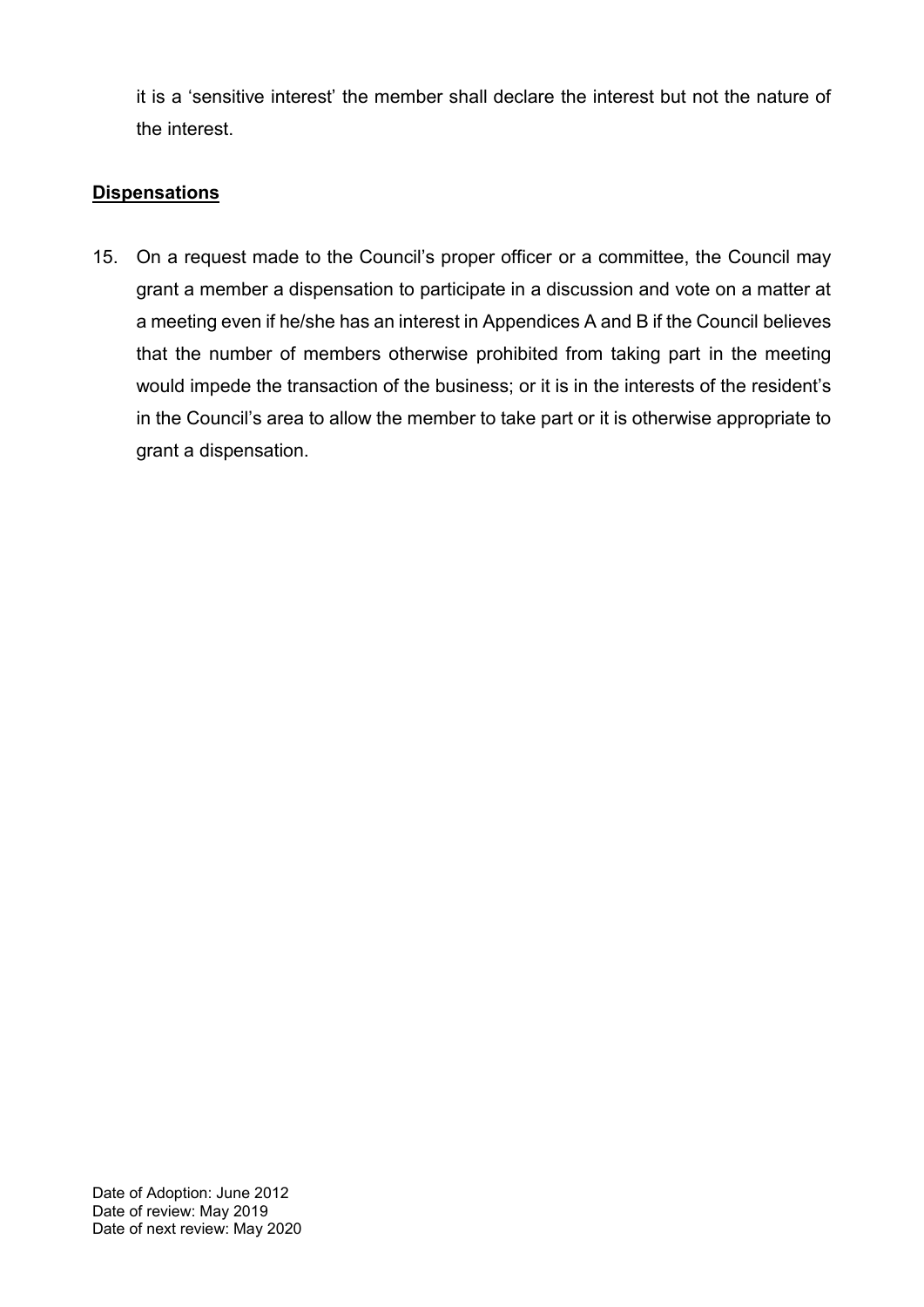# **Appendix A**

Interests defined by regulations made under section 30(3) of the Localism Act 2011 and described in the table below.

| <b>Subject</b>                                          | <b>Description</b>                                                                                                                                                                                                                                                                                                                           |
|---------------------------------------------------------|----------------------------------------------------------------------------------------------------------------------------------------------------------------------------------------------------------------------------------------------------------------------------------------------------------------------------------------------|
| Employment, office,<br>trade, profession or<br>vocation | Any employment, office, trade, profession or vocation carried on for profit or gain.                                                                                                                                                                                                                                                         |
| Sponsorship                                             | Any payment or provision of any other financial benefit (other than from the Council)<br>made to the member during the 12 month period ending on the latest date referred to in<br>paragraph 6 above for expenses incurred by him/her in carrying out his/her duties as a<br>member, or towards his/her election expenses.                   |
|                                                         | This includes any payment or financial benefit from a trade union within the meaning of<br>the Trade Union and Labour Relations (Consolidation) Act 1992.                                                                                                                                                                                    |
| Contracts                                               | Any contract made between the member or between his/her spouse or civil partner or<br>the person with whom the member is living as if they were spouses/civil partners (or a<br>body in which such a person is a partner in a firm, a director of an incorporated body or<br>holds the beneficial interest in securities*) and the Council - |
|                                                         | (a) under which goods or services are to be provided or works are to be executed; and                                                                                                                                                                                                                                                        |
|                                                         | (b) which has not been fully discharged.                                                                                                                                                                                                                                                                                                     |
| Land                                                    | Any beneficial interest in land which is within the area of the Council.                                                                                                                                                                                                                                                                     |
| Licences                                                | Any licence (alone or jointly with others) to occupy land in the area of the relevant<br>authority for a month or longer.                                                                                                                                                                                                                    |
| Corporate tenancies                                     | Any tenancy where (to the member's knowledge)-                                                                                                                                                                                                                                                                                               |
|                                                         | (a) the landlord is the Council; and                                                                                                                                                                                                                                                                                                         |
|                                                         | (b) the tenant is a body in which the member, or his/her spouse or civil partner/ the<br>person with whom the member is living as if they were spouses/civil partners has a<br>beneficial interest.                                                                                                                                          |
| <b>Securities</b>                                       | Any beneficial interest in securities of a body where-                                                                                                                                                                                                                                                                                       |
|                                                         | (a) that body (to the member's knowledge) has a place of business or land in the area of<br>the Council; and                                                                                                                                                                                                                                 |
|                                                         | (b) either-                                                                                                                                                                                                                                                                                                                                  |
|                                                         | (i) the total nominal value of the securities* exceeds £25,000 or one hundredth of the<br>total issued share capital of that body; or                                                                                                                                                                                                        |
|                                                         | (ii) if the share capital of that body is of more than one class, the total nominal value of<br>the shares of any one class in which the relevant person has a beneficial interest<br>exceeds one hundredth of the total issued share capital of that class.<br>.                                                                            |

**\*'**Securities' means shares, debentures, debenture stock, loan stock, bonds, units of a collective investment scheme within the meaning of the Financial Services and Markets Act 2000 and other securities of any description, other than money deposited with a building society**.**